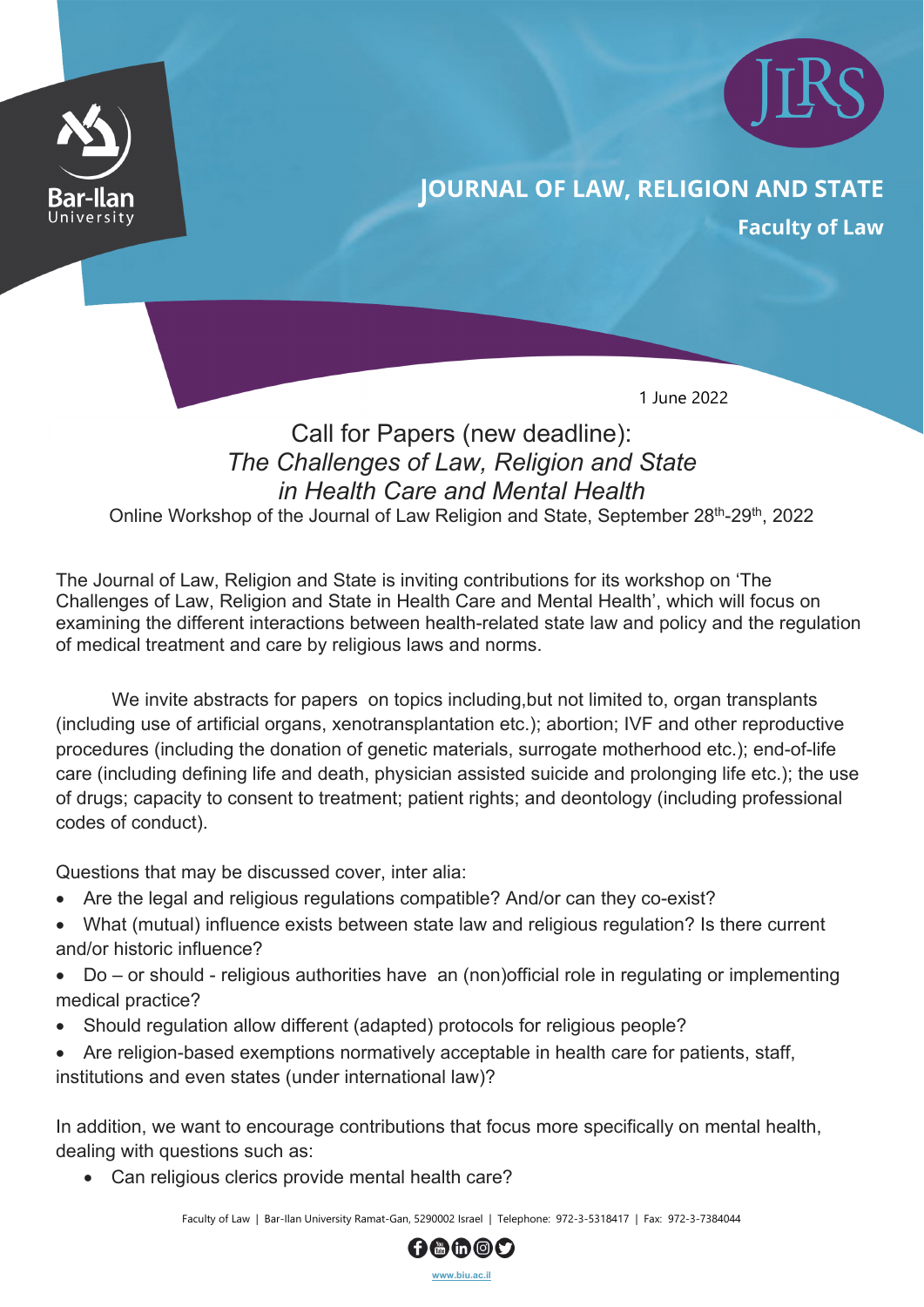



## **JOURNAL OF LAW, RELIGION AND STATE**

**Faculty of Law** 

- What is the appropriate regulation of such care?
- Can professionals offer religiously-guided and/or religiously-adapted, mental health care?

Faculty of Law | Bar-Ilan University Ramat-Gan, 5290002 Israel | Telephone: 972-3-5318417 | Fax: 972-3-7384044